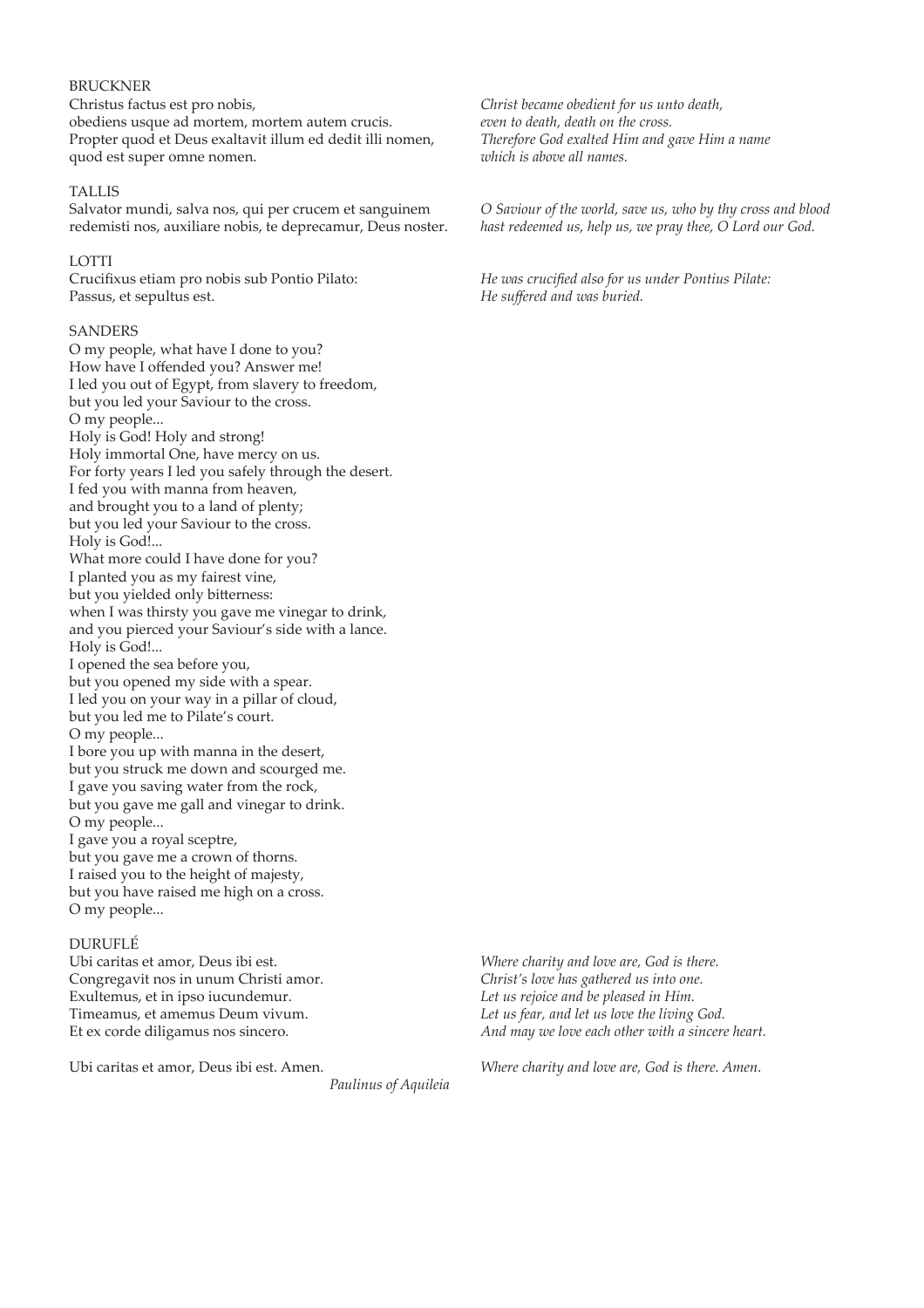**GIBBONS** Drop, drop, slow tears, And bathe those beautiful feet Which brought from Heaven The news and Prince of Peace.

Cease not, wet eyes, His mercy to entreat To cry for revenge Sin doth never cease.

In your deep floods Drown all my faults and fears Nor let His eye see sin, but through my tears.

*Phineas Fletcher (1582-1650)*

## POULENC

Timor et tremor venerunt super me, et caligo cecidit super me: miserere mei Domine, miserere mei quoniam in te confidit anima mea. Exaudi Deus deprecationem meam quia refugium meum es tu adjutor fortis. Domine, invocavi te, non confundar.

Vinea mea electa, ego te plantavi: quomodo conversa es in amaritudinem, ut me crucifgeres et Barrabam dimiteres. Sepivi te, et lapides elegi ex te, et ædifcavit turrim.

Tenebrae factae sunt, dum crucifxissent Jesum Judaei: et circa horam nonam exclamavit Jesus voce magna: Deus meus, ut quid me dereliquisti? Et inclinato capite, emisit spiritum. Exclamans Jesus voce magna, ait: Pater, in manus tuas commendo spiritum meum.

Tristis est anima mea usque ad mortem: sustinete hic, et vigilate mecum: nunc videbitis turbam, quæ circumdabit me: Vos fugam capietis, et ego vadam immolari pro vobis. Ecce appropinquat hora, et Filius hominis tradetur in manus peccatorum.

**WALTON** See text for Gibbons above

*Fear and terror have setled upon me; the shadows have invaded me. Have mercy on me, Lord; have mercy. Unto you I commend my spirit. Hear, O Lord, my prayer, for you are my refuge and my succour, all-powerful Lord and I invoke Thee: let me never be confounded.*

*Psalms 54 & 30*

*O vineyard, my chosen one! I planted you: how are you changed from sweet to biter, to have crucifed me and released Barrabas? I protected you; I have removed stones that could bother you and built a tower for your defence.*

*Shadows covered the earth, when the Jews crucifed Jesus, and towards the ninth hour Jesus let forth a great cry, saying: "My God, why hast Thou forsaken me?" And lowering his head, he gave up the ghost. Jesus, crying out in a great voice, said: "Father, into thy hands I commend my spirit."*

*Sad is my soul unto death: stay here, and keep watch with me: soon you will see a crowd of men surround me. You shall fee, and I will go to be sacrifced for you. Here is the approaching hour when the Son of man will be delivered into the hands of sinful man.*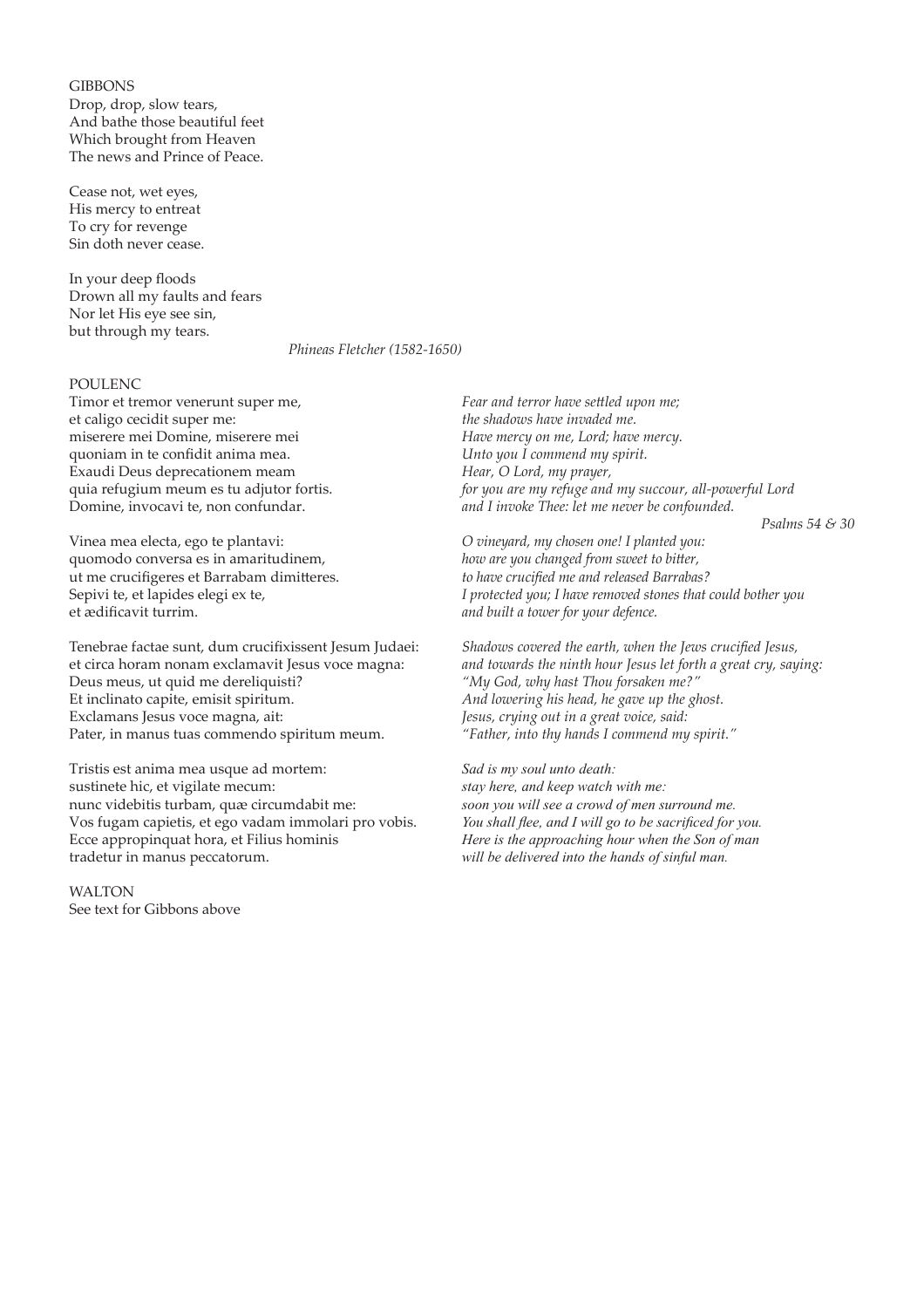### ALLEGRI

Miserere mei Deus, secundum magnam misericordiam tuam: et secundum multitudinem miserationum tuarum, dele iniquitatem meam.

Amplius lava me ab iniquitate meam: et a peccato meo munda me.

Quoniam iniquitatem meam ego cognosco: et peccatum meum contra me est semper.

Tibi soli peccavi, et malum coram te fecit: ut justifceris in sermonibus tuis, et vincas cum judicaris.

Ecce enim in iniquitatibus conceptus sum: et in peccatis concepit me mater mea.

Ecce enim veritatem dilexisti: incerta et occulta sapientiae tua manifestasti mihi.

Asperges me hyssopo et mundabor: lavabis me, et super nivem dealbabor.

Auditui meo dabis gaudium et laetitiam: et exsultabunt ossa humiliata.

Averta faciem tuam a peccatis meis: et omnes iniquitates meas dele.

Cormundum crea in me, Deus: et spiritum rectum innova in visceribus meis.

Ne projicias me a facie tua: et spiritum sanctum tuum ne auferas a me.

Redde mihi laetitiam salutaris tui: et spiritu principali confrma me.

Docebo iniquos vias tuas: et impii ad te convertentur.

Libera me de sanguinibus, Deus, Deus salutis meae: et exsultabit ligua mea justitiam tuam.

Domine, labia mea aperies: et os meum annuntiabit lauden tuam.

Quoniam si voluisses sacrificium, dedissem utique: holocaustis non delectaberis.

Sacrificium Deo spiritus contribulatus: cor contritum et humiliatum, Deus non despicies.

Benigne fac, Domine, in bona voluntate tua Sion: ut aedifcentur muri Jerusalem.

Tunc acceptabis sacrificium justitiae, oblationes, et holocausta: tunc imponent super altare tuum vitulos.

Have mercy upon me, O God, after thy great goodness: according to the multitude of thy mercies, do away mine ofences.

Wash me throughly from my wickedness: and cleanse me from my sin.

For I acknowledge my faults, and my sin is ever before me.

Against thee only have I sinned, and done this evil in thy sight: that thou mightest be justifed in thy saying, and clear when thou shalt judge.

Behold, I was shapen in wickedness: and in sin hath my mother conceived me.

But lo, thou requirest truth in the inward parts: and shalt make me to understand wisdom secretly.

Thou shalt purge me with hyssop, and I shall be clean: thou shalt wash me, and I shall be whiter than snow.

Thou shalt make me hear of joy and gladness: that the bones which thou hast broken may rejoice.

Turn thy face from my sins: and put out all my misdeeds.

Make me a clean heart, O God: and renew a right spirit within me.

Cast me not away from thy presence: and take not thy Holy Spirit from me.

O give me the comfort of thy help again: and stablish me with thy free Spirit.

Then shall I teach thy ways unto the wicked: and sinners shall be converted unto thee.

Deliver me from blood-guiltiness, O God: thou that art the God of my health: and my tongue shall sing of thy righteousness.

Thou shalt open my lips, O Lord: and my mouth shall show thy praise.

For thou desirest no sacrifice, else would I give it thee: but thou delightest not in burnt-oferings.

The sacrifice of God is a troubled spirit: a broken and contrite heart, O God, shalt thou not despise.

O be favourable and gracious unto Sion: build thou the walls of Jerusalem.

Then shalt thou be pleased with the sacrifice of righteousness, with the burnt-oferings and oblations: then shall they offer young bullocks upon thine altar.

*Psalm 51 (Book of Common Prayer)*